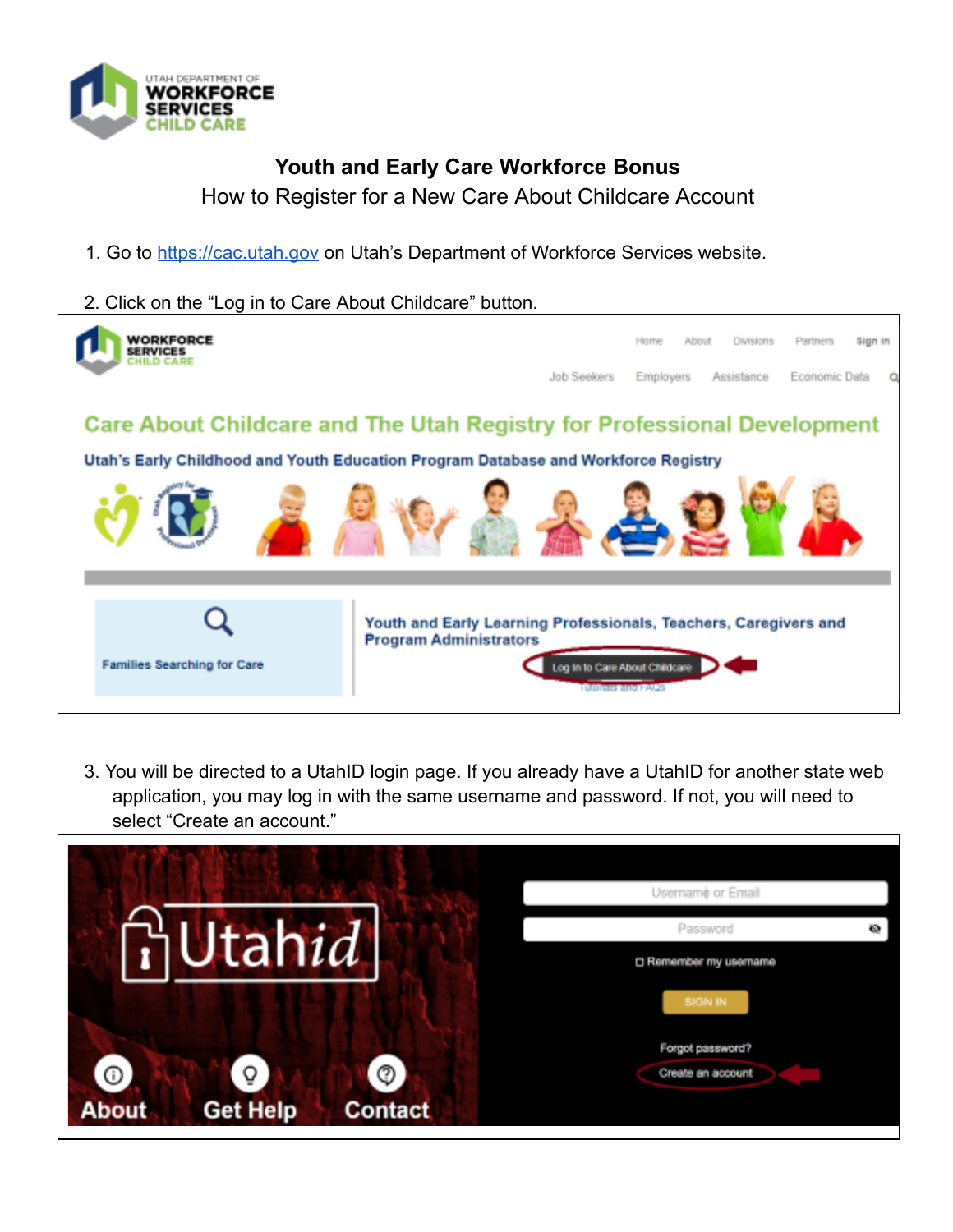- 4. Follow the instructions to authenticate your account and set up your username and password. For questions regarding UtahID, visit the [UtahID FAQs](https://idhelp.utah.gov/faqs.html) page. If you need further assistance with your UtahID account, call the Department of Technology Services (DTS) Help Desk at 800-678-3440.
- 5. After you have signed in with your UtahID, you will be directed to a Care About Childcare "Account Not Found" page. If you have never had a Care About Childcare account before, you will select the "New Account" button.



6. In order to be eligible for the Youth and Early Care Workforce Bonus, your Child Care Licensing Background Check # must be linked to your account. On the "Account Registration" page, select that you have had a background check and enter in your number. [\(Help](https://jobs.utah.gov/covid19/occops/addnum.pdf))

| <b>ACCOUNT REGISTRATION</b>                                                                                                                          |  |  |  |  |  |
|------------------------------------------------------------------------------------------------------------------------------------------------------|--|--|--|--|--|
| Register a new Care About Childcare account below                                                                                                    |  |  |  |  |  |
| Please answer the following questions to continue with account registration                                                                          |  |  |  |  |  |
| Jane                                                                                                                                                 |  |  |  |  |  |
| Doe                                                                                                                                                  |  |  |  |  |  |
| janedoe@gmail.com                                                                                                                                    |  |  |  |  |  |
| Have you had a background check for Utah Department of<br>Health - Child Care Licensing Program?                                                     |  |  |  |  |  |
| Yes                                                                                                                                                  |  |  |  |  |  |
| 1234567A<br>"Background Check # is required. It is found on the back of your<br>Background Check card. If you need help finding your BCA, click here |  |  |  |  |  |
| □ I can't find my Background Check #                                                                                                                 |  |  |  |  |  |
| Submit<br>Cancel                                                                                                                                     |  |  |  |  |  |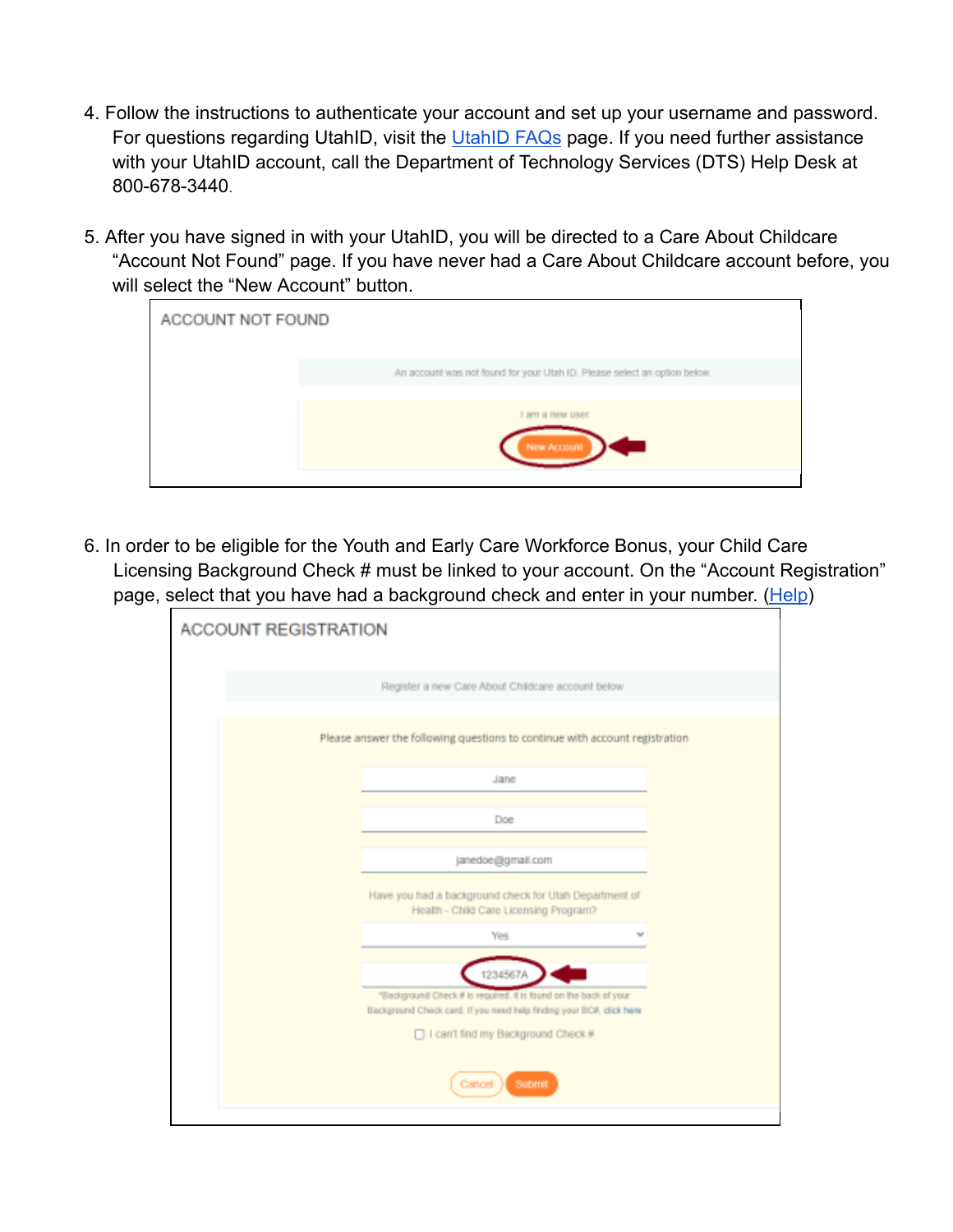- 7. After submitting your registration, complete all required fields on the "Contact Information" page. Ensure the following are listed so that you will receive access to the Youth and Early Care Workforce Bonus application when it becomes available: ([Help](https://jobs.utah.gov/covid19/occops/verifyelig.pdf))
	- Background Check # Ensure your correct number is listed.
	- Current Licensed Program(s) Ensure your eligible program name is listed.
	- Eligible Current Role(s) Ensure one of the following eligible roles is listed:
	- Caregiver;

For employees 18 or older:

- Owner;
- Director;
- Director Designee; OR
- Other Staff

After reviewing all information, click the orange "Save" button to be directed to your homepage.

|                                                                                                                                                           | Search for Care          | Professional Development | My Profile                  |             | Ò                          |
|-----------------------------------------------------------------------------------------------------------------------------------------------------------|--------------------------|--------------------------|-----------------------------|-------------|----------------------------|
|                                                                                                                                                           |                          |                          |                             |             | Logout                     |
|                                                                                                                                                           | CONTACT INFORMATION EDIT |                          |                             |             | Jane Doe<br>User ID: 99999 |
| Welcome to the new Care About Childcare website. Please complete your contact and profile information in order to access your Care About Childcare tools. |                          |                          |                             |             |                            |
|                                                                                                                                                           |                          |                          | <b>First Name</b>           | Jane        |                            |
|                                                                                                                                                           |                          |                          | <b>Middle Name</b>          |             |                            |
|                                                                                                                                                           |                          |                          | <b>Last Name</b>            | Dos         |                            |
|                                                                                                                                                           |                          |                          | ٠<br>۰                      |             |                            |
|                                                                                                                                                           |                          |                          | <b>Background Check #</b>   | 1234567A    |                            |
|                                                                                                                                                           |                          |                          | Current Licensed Program(s) | Test Center |                            |
|                                                                                                                                                           |                          |                          | <b>Current Role(s)</b>      | Caregiver   |                            |
| ٠<br>٠                                                                                                                                                    |                          |                          |                             |             |                            |
|                                                                                                                                                           |                          |                          |                             |             |                            |
|                                                                                                                                                           |                          |                          |                             |             |                            |
|                                                                                                                                                           |                          |                          |                             |             |                            |

Once you have completed all of these steps, you should receive an email with instructions and a link to apply for the bonus when the application period opens, or within one business day during the application period, July 19 - August 31, 2022.